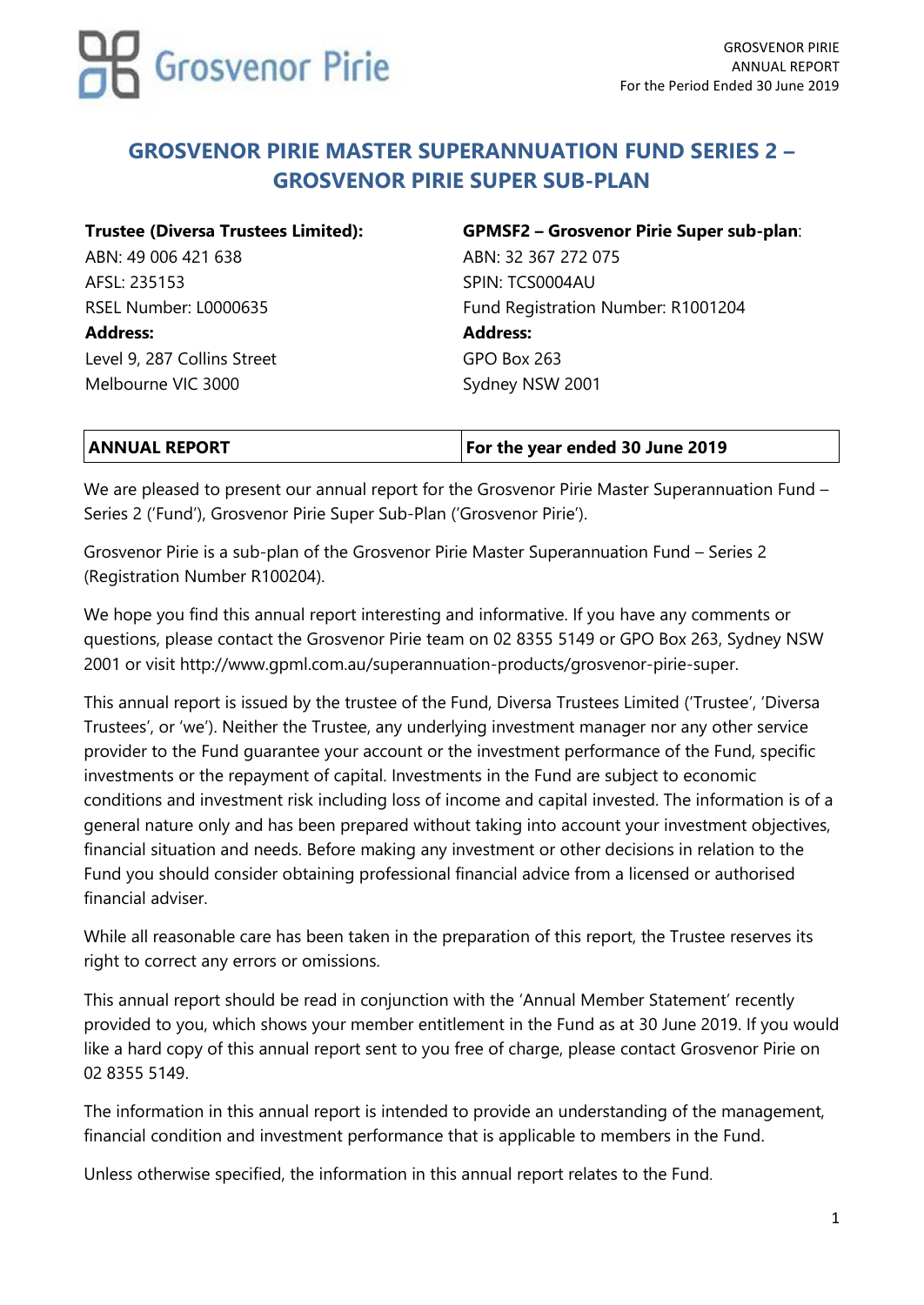GROSVENOR PIRIE ANNUAL REPORT For the Period Ended 30 June 2019

## **Governance**

The trustee of the Fund is Diversa Trustees Limited and is responsible for the ongoing management of the Fund. As trustee, Diversa Trustees employ specialist providers to help look after the Fund and its investments which are outlined in the 'Directory' section at the end of this annual report.

As trustee, Diversa Trustees aims to ensure that all legal and compliance obligations are properly met. Diversa Trustees is responsible for compliance with the trust deed constituting the Fund ('Trust Deed'), including ongoing satisfaction of legislative requirements and monitoring of risk controls as specified in its risk management framework. The Trustee's role generally incorporates:

- fund registration;
- issue of disclosure documents;
- compliance monitoring against legislative and regulatory requirements; and
- risk management.

The directors of the Trustee as of 30 June 2019 are as follows:

- Vin Plant (Chair);
- Murray Jones;
- Robyn Fitzroy;
- Andrew Peterson; and
- Fiona McNabb.

#### Notes:

- *- Garry Wayling ceased to act as a Director of the Trustee on 28 June 2019.*
- *- Andrew Peterson and Fiona McNabb commenced as Directors of the Trustee on 28 June 2019.*

#### **Remuneration**

The directors of the board did not receive and are not due any remuneration from the Fund in connection with the management of the Fund. Any directors' fees are paid by Diversa Trustees Limited.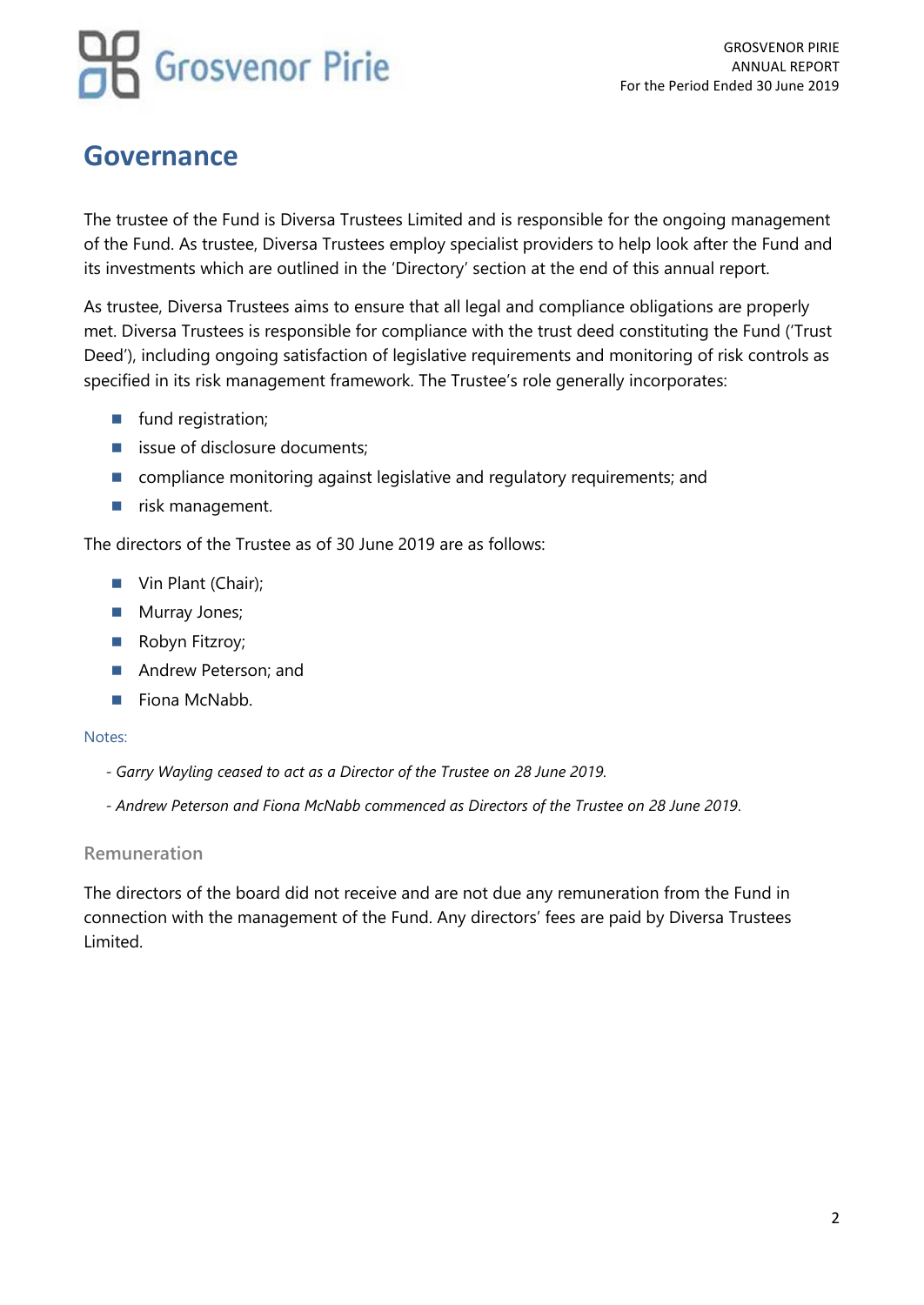

### **Board committees**

The board of the Trustee is committed to strong principles of corporate governance, including continuous improvement of its performance and processes.

The following committees assist the board (which in some cases involves engagement of external experts):

- Investment Committee
- Audit, Compliance and Risk Committee

No penalties were imposed this year on any responsible person under Section 38A of the Superannuation Industry (Supervision) Act 1993.

#### **Professional Indemnity Insurance**

Diversa Trustees has professional indemnity insurance to protect the Trustee, its directors and the Fund against certain losses or liabilities. The indemnity insurance cover is subject to the terms and conditions of the relevant policy and comply with the requirements of Section 912B of the Corporations Act 2001.

#### **The Trust Deed**

The governing rules of the Fund are set out in the Grosvenor Pirie Super Trust Deed ('Trust Deed'). The board has some powers to alter the Trust Deed. A copy of the Fund's Trust Deed can be found online at<http://www.gpml.com.au/superannuation-products/grosvenor-pirie-super>.

#### **Compliance**

Grosvenor Pirie Super is regulated and complies with the Superannuation Industry (Supervision) Act (1993). The Fund lodges a return with APRA every year and has not received a notice of noncompliance from APRA. No penalties have been imposed in respect of the Fund under the relevant superannuation legislation.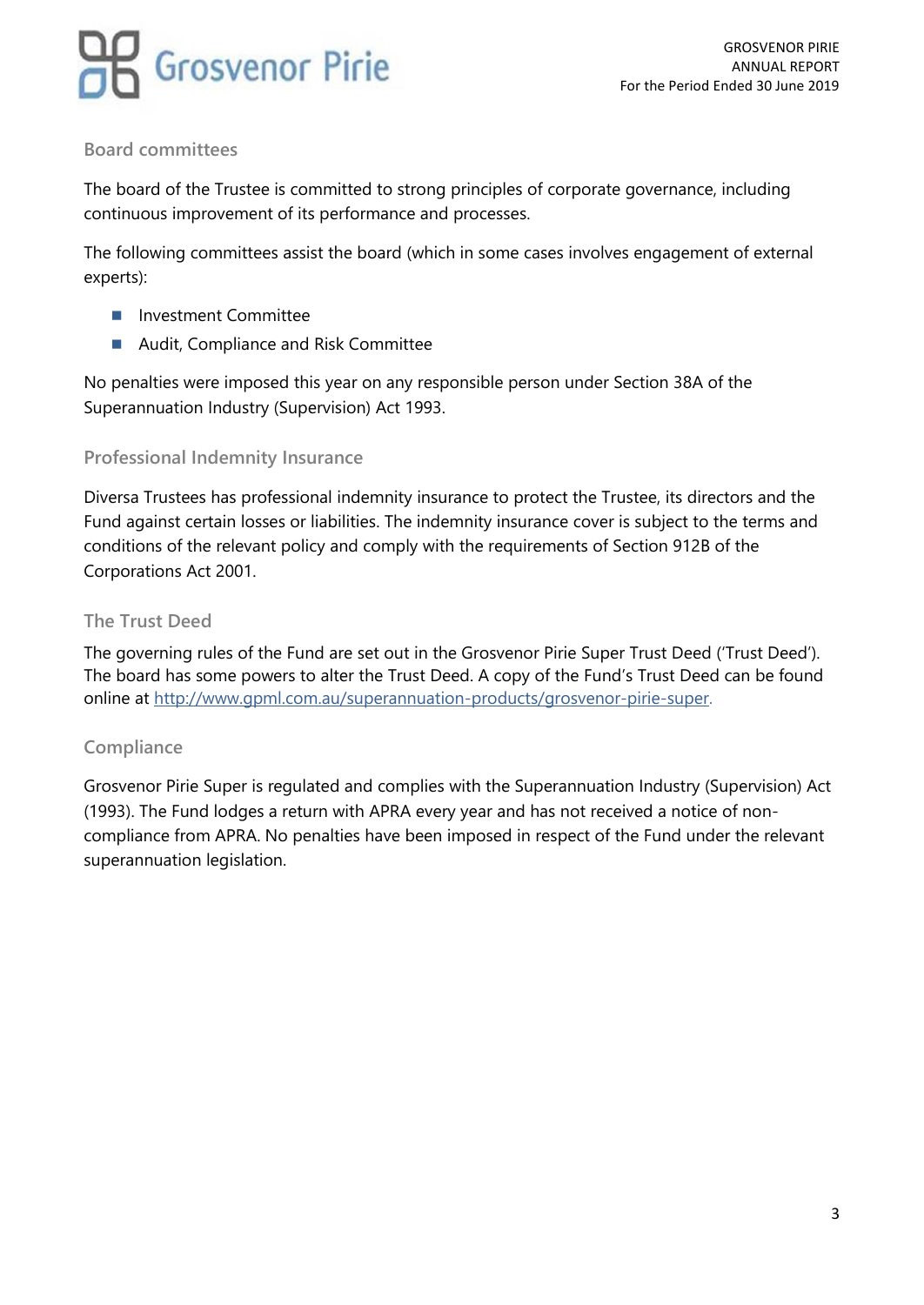## **Grosvenor Pirie Investments and Performance**

At 30 June 2019 there were two (2) investment options in the Fund for members of Grosvenor Pirie – the Balanced Growth Investment Strategy for accumulation members and the Grosvenor Pirie Pension Strategy for pension members (each an 'Investment Strategy').

### **Investment Strategy:**

The investment strategy of the Fund takes into account the following criteria:

- the risk involved in making, holding and realising investments, and the likely return from those investments, having regard to the Fund's objectives and its expected cash flow requirements;
- the composition of the Fund's investments as a whole including the extent to which the investments are diverse or involve the option in being exposed to risks from inadequate diversification;
- the liquidity of the Fund's investments having regard to its expected cash flow requirements; and
- the ability of the Fund to discharge its existing and prospective liabilities.

The current objective, strategy and asset allocation for Grosvenor Pirie's investment options is given below. The objective is not a promise or guarantee of a particular return or benefit but is utilised by the Trustee to measure the performance of the option.

Part of the Fund's assets may be allocated to external fund managers and their products. Asset allocations may vary from time to time for various reasons including asset allocation decisions and market movements.

The upper and lower limits of the benchmark may also vary from year to year, depending on changes to the Investment Strategy made by the Trustee.

Refer to the current Grosvenor Pirie Product Disclosure Statement ('PDS') including related incorporated Information for the Fund for more detailed information about the investment strategies and investment risks. The PDS is available by contacting Grosvenor Pirie on 02 8355 5149.

You should consider the likely investment return, the risk and your investment time frame when choosing an investment option.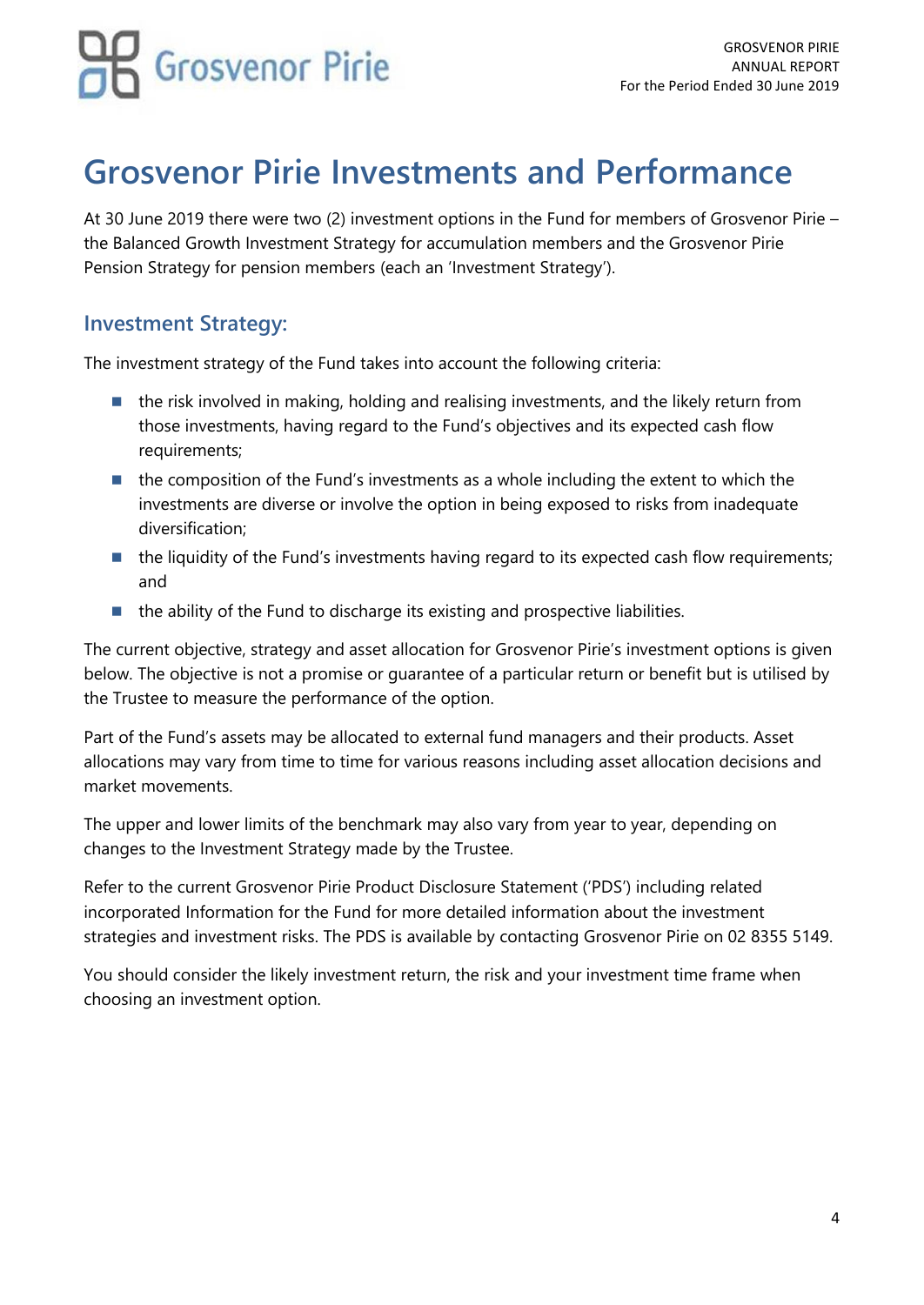## **Accumulation Members**

#### **Grosvenor Pirie Balanced Growth Investment Option**

| <b>Suitability</b>                                                        | The Balanced Growth Fund is intended to be suitable for members comfortable with<br>accepting short term volatility in order to achieve higher returns over the longer term.                                                                                                                                                                                                                                                                                                                                                                                                                                                                                                                                                                                                                                                |                                                       |                                                       |                                                                     |
|---------------------------------------------------------------------------|-----------------------------------------------------------------------------------------------------------------------------------------------------------------------------------------------------------------------------------------------------------------------------------------------------------------------------------------------------------------------------------------------------------------------------------------------------------------------------------------------------------------------------------------------------------------------------------------------------------------------------------------------------------------------------------------------------------------------------------------------------------------------------------------------------------------------------|-------------------------------------------------------|-------------------------------------------------------|---------------------------------------------------------------------|
| <b>Investment Strategy</b>                                                | The option aims to invest in a diverse mix of assets with the majority in growth assets,<br>such as shares, with a modest investment in defensive assets, such as cash and fixed<br>interest. The exposure to these asset classes will be obtained by primarily holding these<br>assets directly, including via exchange traded funds. The option also provides exposure<br>to other assets referred to as 'alternative assets'. This option aims to provide investors<br>with the highest possible returns consistent with a 'Balanced' investment strategy, with<br>a bias towards to Australian assets and an active asset allocation and security selection.<br>Specific allocations may vary but the Fund aims to retain a broad 70/30 split between<br>growth and income assets with a bias toward Australian assets. |                                                       |                                                       |                                                                     |
| <b>Investment Return</b><br><b>Objective</b>                              | $CPI + 2.25\%$ per annum over rolling 8-year periods (after fees and taxes)                                                                                                                                                                                                                                                                                                                                                                                                                                                                                                                                                                                                                                                                                                                                                 |                                                       |                                                       |                                                                     |
| <b>Investor Horizon</b>                                                   | Minimum 4 - 6 years                                                                                                                                                                                                                                                                                                                                                                                                                                                                                                                                                                                                                                                                                                                                                                                                         |                                                       |                                                       |                                                                     |
| <b>Asset Classes and</b><br><b>Benchmark Allocation</b>                   | Australian shares**<br>International shares**<br>Alternatives - Other***<br><b>Total Growth</b><br>Australian fixed interest<br>Cash<br><b>Total Income</b>                                                                                                                                                                                                                                                                                                                                                                                                                                                                                                                                                                                                                                                                 | <b>Upper Limit</b><br>60%<br>30%<br>10%<br>40%<br>15% | <b>Lower Limit</b><br>35%<br>10%<br>0%<br>10%<br>2.5% | <b>Benchmark</b><br>45%<br>20%<br>5%<br>70.0%<br>25%<br>5%<br>30.0% |
| <b>Estimated number of</b><br>negative annual returns<br>(Risk Objective) | Risk Band 5: Medium to High (3 to less than 4 estimated negative annual returns over<br>any 20-year period).                                                                                                                                                                                                                                                                                                                                                                                                                                                                                                                                                                                                                                                                                                                |                                                       |                                                       |                                                                     |

\* Includes listed property securities and Real Estate Investment Trusts (REITs)

\*\* Other Investments may include externally managed funds in non-traditional assets such as hedge funds, alternative asset types and absolute return funds

^ The risk profile of the Fund's investment strategy is based on the Standard Risk Measure. The Standard Risk Measure is based on industry guidance to allow members to compare investment options that are expected to deliver a similar number of negative annual returns over any 20-year period. The Standard Risk Measure is not a complete assessment of all forms of investment risk. For instance, it does not detail what the size of a negative return could be, or the potential for a positive return to be less than a member may require to meet their objectives. Further, it does not take into account the impact of administration fees and tax on the likelihood of a negative return. Members should still ensure that they are comfortable with the risks and potential losses associated with their chosen investment option.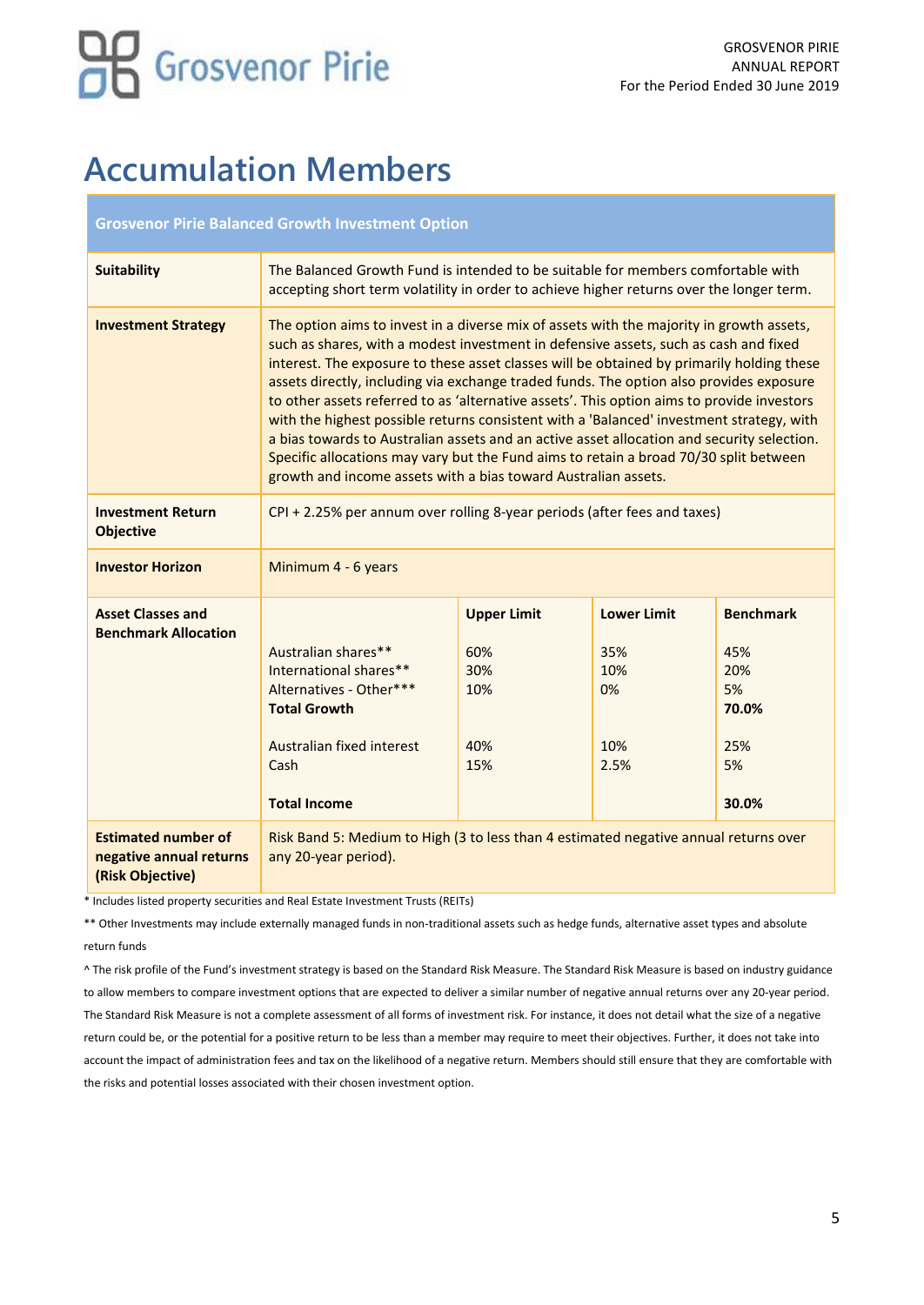## **Pension Members**

|                                                                              | <b>Grosvenor Pirie Pension Investment Option</b>                                                                                                                                                                                                                                                                                                                                                                                                                                                                                                           |  |  |
|------------------------------------------------------------------------------|------------------------------------------------------------------------------------------------------------------------------------------------------------------------------------------------------------------------------------------------------------------------------------------------------------------------------------------------------------------------------------------------------------------------------------------------------------------------------------------------------------------------------------------------------------|--|--|
| <b>Suitability</b>                                                           | The strategy is intended to be suitable for retirees seeking a conservative investment<br>option.                                                                                                                                                                                                                                                                                                                                                                                                                                                          |  |  |
| <b>Investment Strategy</b>                                                   | The option aims to invest predominantly in defensive investments, such as fixed interest<br>and cash, with a moderate investment in growth assets, such as shares. The exposure to<br>these asset classes will be obtained primarily by holding assets directly, including exchange<br>traded funds. This option aims to provide secure income with a low risk of capital loss over<br>the short to medium term, with some capital growth over the long term with bias towards<br>Australian assets and an active asset allocation and security selection. |  |  |
| <b>Investment Return</b><br><b>Objective</b>                                 | CPI + 0.75% per annum over rolling five year periods (after fees and taxes).                                                                                                                                                                                                                                                                                                                                                                                                                                                                               |  |  |
| <b>Investor Horizon</b>                                                      | Minimum 2- 6 years                                                                                                                                                                                                                                                                                                                                                                                                                                                                                                                                         |  |  |
| <b>Asset Classes and</b><br><b>Benchmark</b><br><b>Allocation</b>            | <b>Benchmark</b><br><b>Upper Limit</b><br><b>Lower Limit</b><br>Australian shares**<br>30%<br>10%<br>25%<br>International shares**<br>10%<br>0%<br>5%<br><b>Total growth</b><br>30.0%<br>50%<br>Australian fixed interest<br>75%<br>65%<br>Cash<br>15%<br>5%<br>2.5%<br><b>Total income</b><br>70.0%                                                                                                                                                                                                                                                       |  |  |
| <b>Estimated number of</b><br>negative annual<br>returns (Risk<br>Objective) | Risk Band 5: Medium to High - (3 to less than 4 estimated negative annual returns over any<br>20 year period).                                                                                                                                                                                                                                                                                                                                                                                                                                             |  |  |

\*\* includes listed property securities and REITs

The Account Based Pension Investment Option is the only investment option available to Pension members. An Account Based Pension can provide a flexible, tax-effective way to convert some or all of your superannuation into a regular income stream subject to minimum annual payment limit. Call Grosvenor Pirie on 02 8355 5149 for more information about pension eligibility criteria

Please consider the Pension PDS before making any decision to acquire a pension from the Fund (available by contacting the Grosvenor Pirie on 02 8355 5149 or write to Grosvenor Pirie, GPO Box 263 Sydney NSW 2001).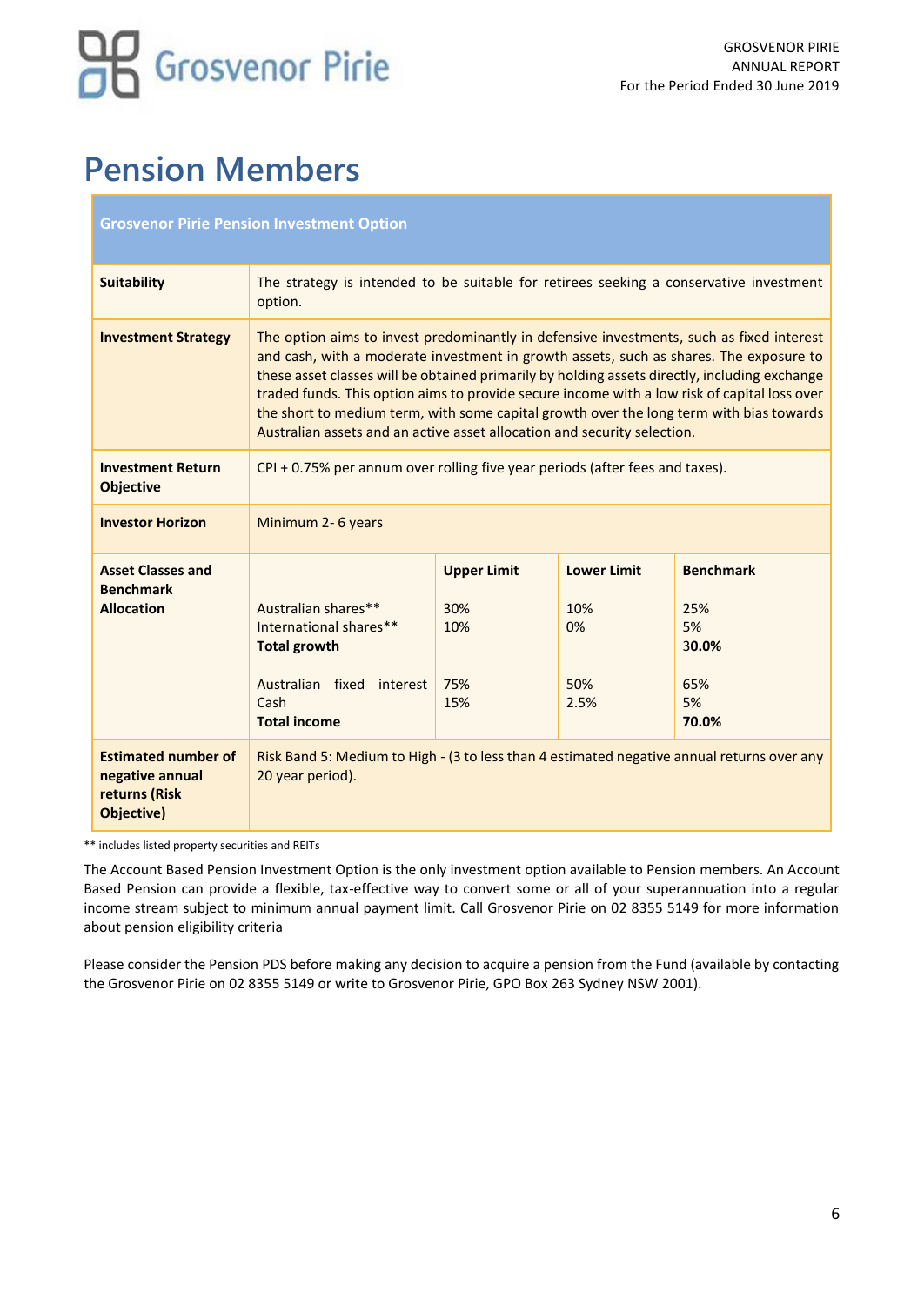## **Net Earning Rate**

The Net Earnings Rate of the Grosvenor Pirie investment option – after providing for administration and management fees and for any tax on investment earnings (other than fees and costs deducted directly from your account) in accordance with the 'Allocation of Earnings Policy' as described below – is as follows:

| <b>Investment Option</b>                                  | <b>Grosvenor Pirie Balanced</b><br><b>Growth</b> | <b>Grosvenor Pirie Pension</b> |
|-----------------------------------------------------------|--------------------------------------------------|--------------------------------|
| <b>Compound Average Return to 30 June</b><br>2019(p.a.)   | 4.78%                                            | 8.77%                          |
| 5 Year Compound Average Return to 30<br>June 2019 (p.a.)  | 4.93%                                            | 4.02%                          |
| 10 Year Compound Average Return to<br>30 June 2019 (p.a.) | 5.65%                                            | 6.67%                          |
| <b>Compound Average Return from</b><br>inception (p.a)    | 5.62%                                            | 3.39%                          |

Please note, past investment performance is not a reliable indicator of future investment performance. For information about the fees and costs deducted prior to the calculation of net earnings see the 'Fees and Other Costs' section of the current PDS applicable to your account, available from Grosvenor Pirie.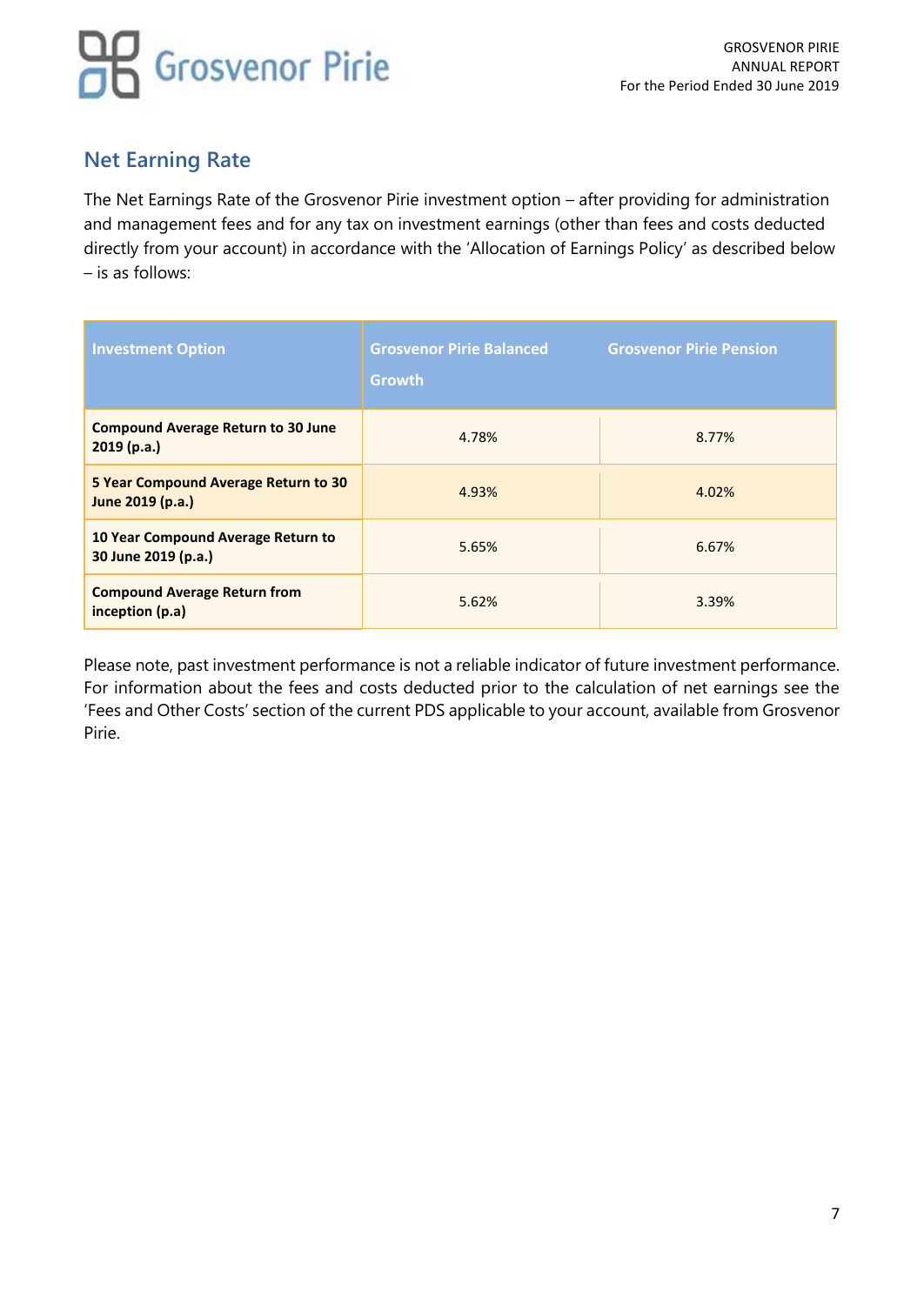### **Gross Assets of Grosvenor Pirie**

The assets of the Fund are invested across a range of asset classes. The value of each asset class and the percentage that it represents of Grosvenor Pirie's assets are set out below:

|                             | 30 June 2019        |               |
|-----------------------------|---------------------|---------------|
|                             | % of Assets         | Amount \$     |
| <b>Australian Shares</b>    | 41.9%               | 8,297,768.47  |
| <b>International Shares</b> | 19.1%               | 3,781,979.42  |
| Alternatives/ Other         | 2.2%                | 431,203.28    |
| <b>Fixed Interest</b>       | 33.3%               | 6,581,554.77  |
| Cash                        | 3.5%                | 690,596.24    |
| <b>Total Assets</b>         | 100.0%              | 19,783,102.18 |
|                             |                     |               |
|                             | <b>30 June 2018</b> |               |
|                             | % of Assets         | Amount \$     |
| Australian shares*          | 42.8%               | 9,548,427.09  |
| <b>International shares</b> | 16.1%               | 3,595,019.00  |
| Alternatives / Other        | 1.2%                | 256,898.52    |
| <b>Fixed Interest</b>       | 27.6%               | 6,172,551.60  |
| Cash                        | 12.3%               | 2,751,604.22  |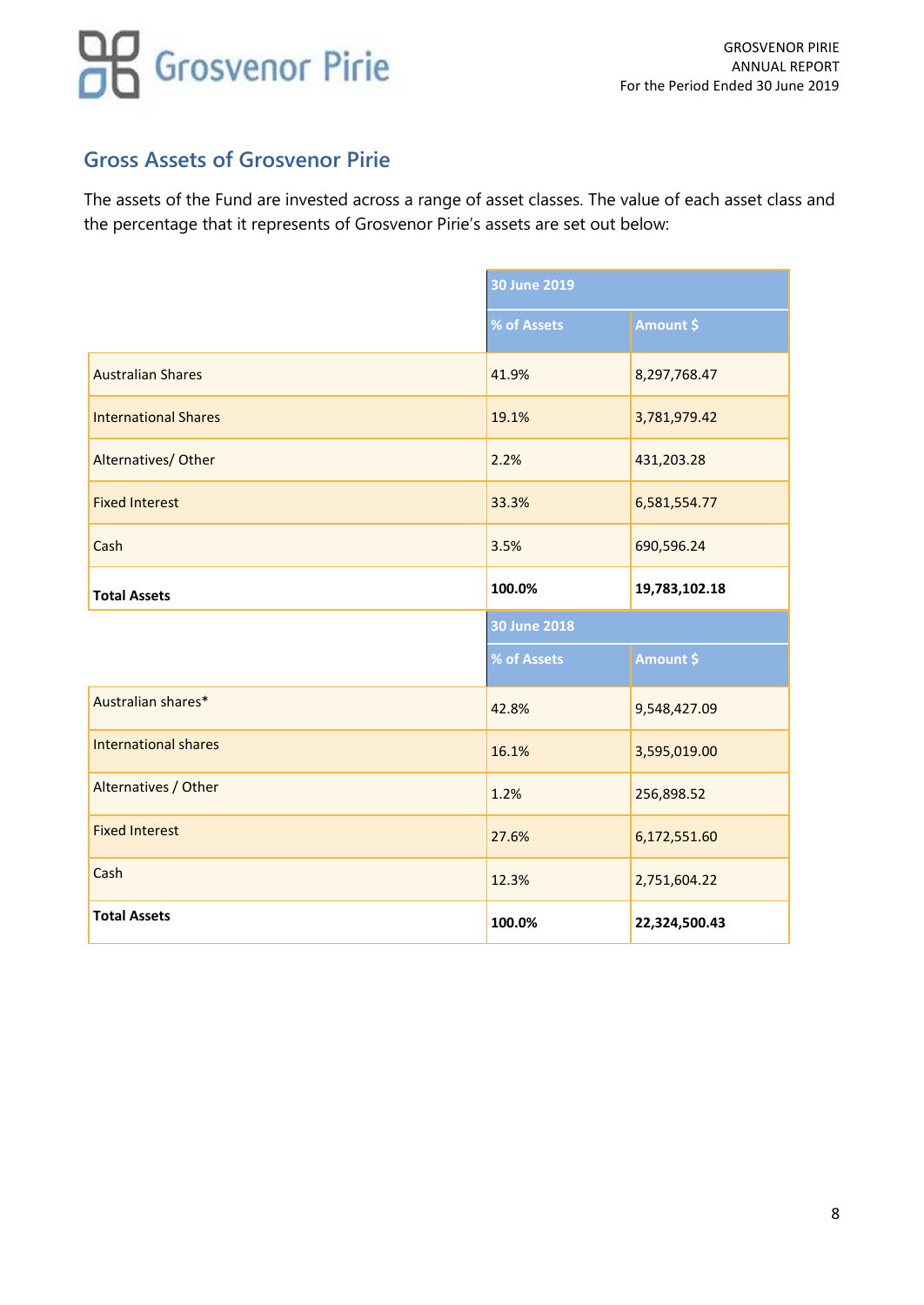## **Significant Investments**

As at 30 June 2019 assets inside Grosvenor Pirie which individually represent more than five (5) per cent of total assets (or the ten (10) highest percentage assets) were:

| <b>Assets</b>                                             | %     |              |
|-----------------------------------------------------------|-------|--------------|
| Betashares Australian Sustainability Leaders ETF - Shares | 27.7% | 5,295,020.16 |
| Betashares Global Sustainability Leaders ETF - Shares     | 10.6% | 2,018,945.92 |
| Members Equity Bank - Fixed Interest                      | 5.2%  | 1,002,060.00 |
| iShares S&P Europe 350 - Shares                           | 3.8%  | 723,789.50   |
| NEXTDC III Limited - Fixed Interest                       | 3.7%  | 714,567.00   |
| iShares China Large-Cap ETF - Shares                      | 3.2%  | 610,200.00   |
| <b>Westpac Banking Corporation - Shares</b>               | 3.1%  | 601,232.00   |
| <b>NEXTDC Ltd - Shares</b>                                | 3.1%  | 592,537.00   |
| National Australia Bank Limited - Shares                  | 3.1%  | 586,156.64   |
| Suncorp Group Limited - Fixed Interest                    | 2.7%  | 523,095.00   |

## **Allocation of Earnings Policy**

As the Fund is unitised, the value of your account at any time is the number of units held by you multiplied by the applicable unit price. Earnings from investments are allocated to members through the calculation of unit prices (usually daily) for the investment option. The calculation of unit prices takes into account the performance of underlying investments and any fees, costs and taxes as applicable to the investment option.

Refer to the current PDS applicable to your account for more detailed information about unit pricing, available by contacting Grosvenor Pirie on 02 8355 5149.

Sometimes unit pricing errors may occur. In the event that a material unit price error is detected and requires rectification, the Trustee may apply a fixed dollar minimum of \$20 when determining whether exited (former) members affected by the error should be compensated.

## **Standard Risk Measure**

The risk profile of the Fund's investment strategy is based on the Standard Risk Measure. The Standard Risk Measure is based on industry guidance to allow members to compare investment options that are expected to deliver a similar number of negative annual returns over any 20-year period. The Standard Risk Measure is not a complete assessment of all forms of investment risk. For instance, it does not detail what the size of a negative return could be, or the potential for a positive return to be less than a member may require to meet their objectives. Further, it does not take into account the impact of administration fees and tax on the likelihood of a negative return. Members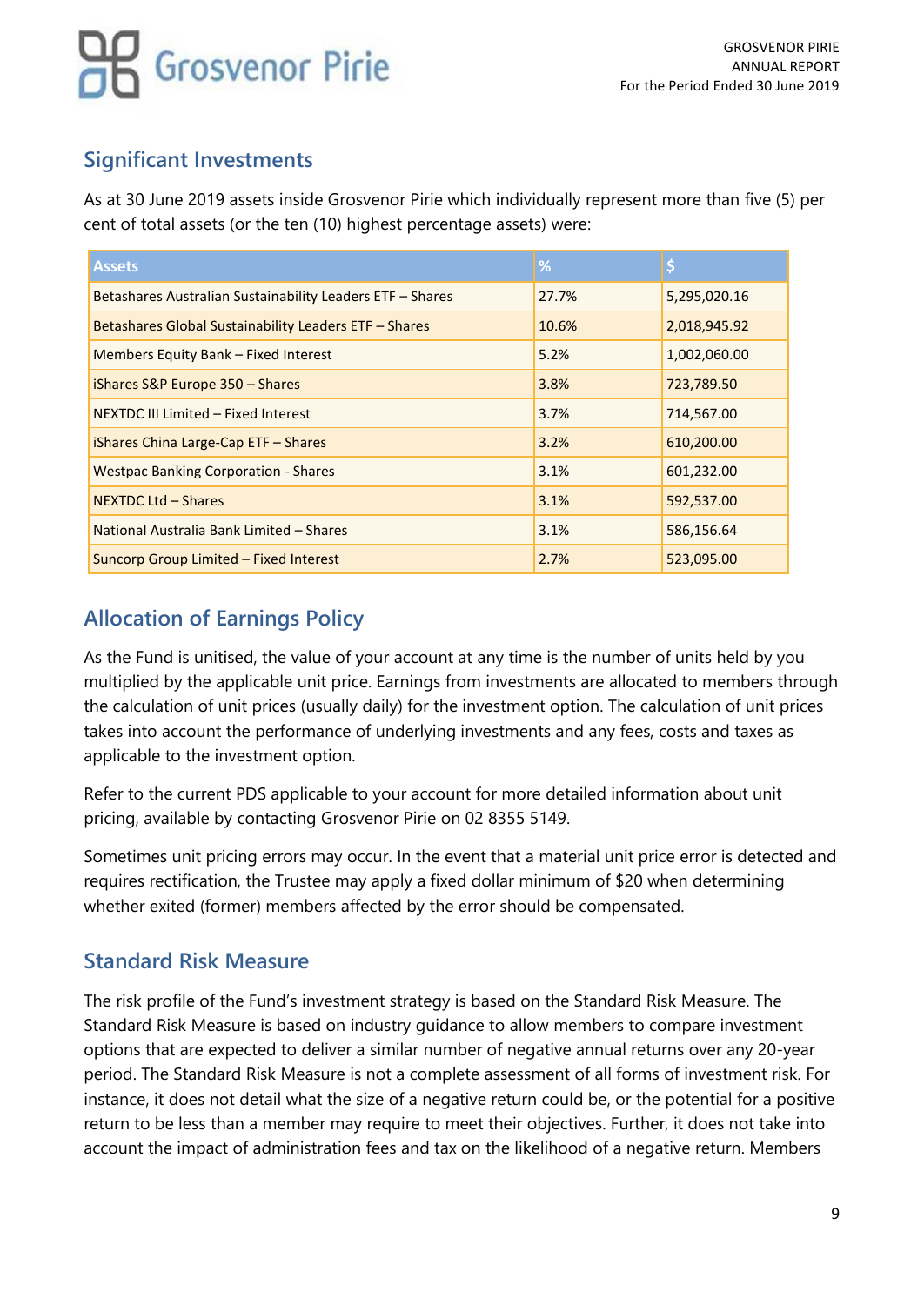should still ensure that they are comfortable with the risks and potential losses associated with their chosen investment option.

## **Derivatives**

The Trustee does not intend to invest directly in any futures, options or other derivative instruments. However, external managers may use derivatives in managing pooled investment vehicles in which the Trustee invests.

### **Reserves**

The Trustee maintains the following reserves in the Fund for the benefit of members. Reserves are held to meet licence conditions, facilitate administration efficiency and are invested for the benefit of members.

### **Operational Risk Financial Requirement:**

Trustees of superannuation funds are required to establish and maintain an Operational Risk Financial Reserve ('ORFR') which complies with prudential requirements to ensure that the Trustee has sufficient financial resources to provide for member and/or beneficiary losses arising from an operational risk event such as incorrect benefit payments due to human or system error, unit pricing errors or loss of data. The reserve is funded from fees and other costs. Expense recovery fees may include a transfer to the ORFR to meet this regulatory requirement. Please refer to the current PDS and guides for more information.

The balance of the ORFR for the Fund for the past 3 years is as follows:

|                       | <b>Balance</b> |
|-----------------------|----------------|
| Balance: 30 June 2017 | \$349,351      |
| Balance: 30 June 2018 | \$387,062      |
| Balance: 30 June 2019 | \$227,646      |

## **Expense Reserve**

The Trustee maintains an expense reserve for costs not related to the administration of the fund. The expense reserve complies with prudential requirements and is utilised for the payment of fund fees, costs, tax and levies. Please refer to the current PDS and guides for more information.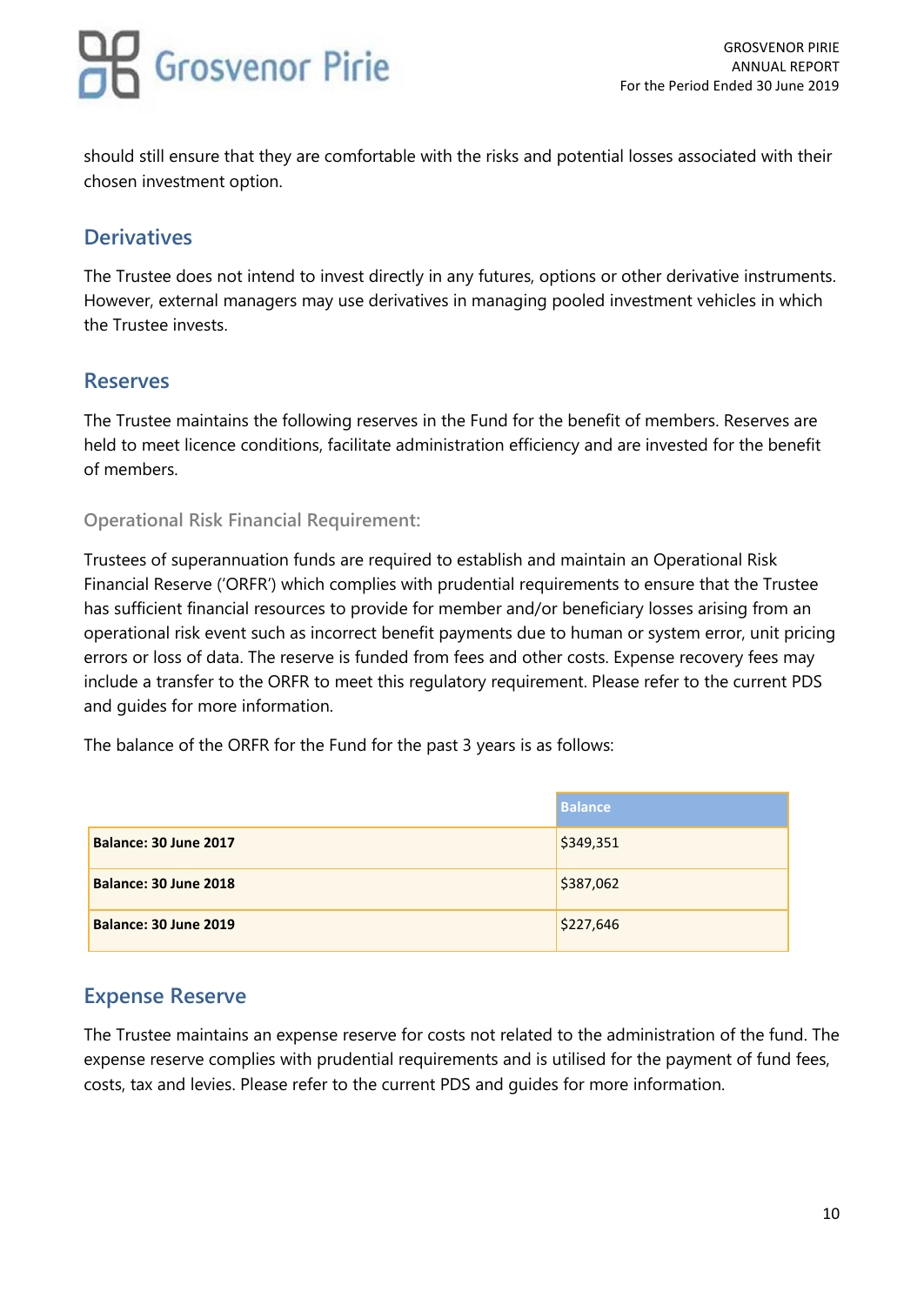## **Buy/Sell Costs**

When a member buys or sells units, this initiates a need for the Trustee to trade the underlying assets that relate to the particular investment transaction. This trading generates transaction costs such as brokerage, settlement costs (including custody costs), government taxes/duties/levies, bank charges and account transaction charges which are paid from the investment option.

These transaction costs are reflected in a buy/sell spread that is taken into account in the calculation of unit prices. The buy/sell spread is the difference between the entry price and exit price of units and is an additional cost incurred by members each time they invest (including via rollovers from other funds) or withdraw funds. The buy/sell spread is retained within the Fund and contributes towards the transaction costs associated with the Fund buying or selling assets in relation to investment transactions initiated by members or relating to the administration of member accounts.

The spread ensures that those members joining or leaving the Fund or switching investment options contribute towards these transaction costs and other investors who are not joining, leaving or switching investments at that particular time are not disadvantaged.

The buy/sell spread for the investment option is comprised of the following costs:

|                                                          | Buv   | <b>Sell</b> |
|----------------------------------------------------------|-------|-------------|
| <b>Grosvenor Pirie Pension Investment Strategy 0.07%</b> |       | 0.07%       |
| <b>Grosvenor Pirie Balanced Growth</b>                   | 0.07% | 0.07%       |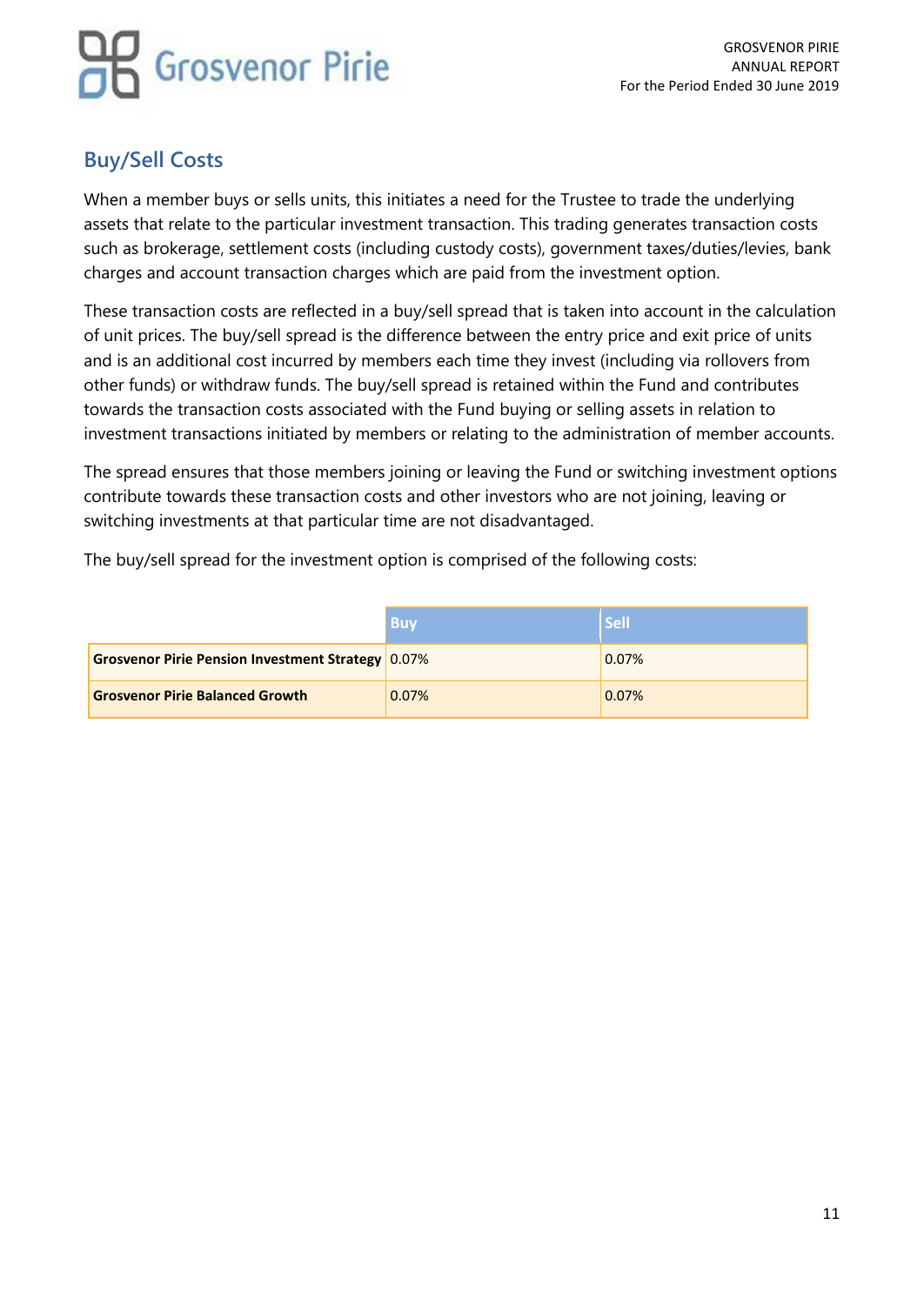## **Financial Statements \***

The following financial information has been taken from the audited financial statements for the Grosvenor Pirie Fund for the year ended 30 June 2019:

| <b>Statement of Consolidated Financial Position for</b><br>Year Ended 30 June 2019 | 2019(5)        | 2018(5) |
|------------------------------------------------------------------------------------|----------------|---------|
| <b>Assets</b>                                                                      |                |         |
| Cash and cash equivalents                                                          | 7,140          | 4,458   |
| <b>Term Deposits</b>                                                               |                | 66      |
| Investments                                                                        | 102,173        | 74,863  |
| Interest receivable                                                                | 95             | 3       |
| Distributions and dividends receivable                                             | 243            | 294     |
| Other receivables                                                                  | $\overline{4}$ | 123     |
| <b>TOTAL ASSETS</b>                                                                | 109,655        | 79,807  |
| <b>Liabilities</b>                                                                 |                |         |
| <b>Benefits payable</b>                                                            | 313            | 280     |
| Accounts payable and accrued expenses                                              | 234            | 333     |
| <b>Current tax liabilities</b>                                                     | 1,242          | 186     |
| Deferred tax liabilities                                                           | 740            | 389     |
| <b>TOTAL LIABILITIES</b>                                                           | 2,529          | 1,188   |
| <b>Net Assets Available for Member Benefits</b>                                    | 107,126        | 78,620  |
| <b>Member Liabilities</b>                                                          | 105,642        | 78,203  |
| <b>NET ASSETS</b>                                                                  | 1,484          | 417     |
| <b>EQUITY</b>                                                                      |                |         |
| <b>Operational Risk Reserve</b>                                                    | 228            | 387     |
| <b>Expense Recovery Reserve</b>                                                    | 203            | 117     |
| <b>Unallocated Surplus</b>                                                         | 1,053          | (87)    |
| <b>TOTAL EQUITY</b>                                                                | 1,484          | 417     |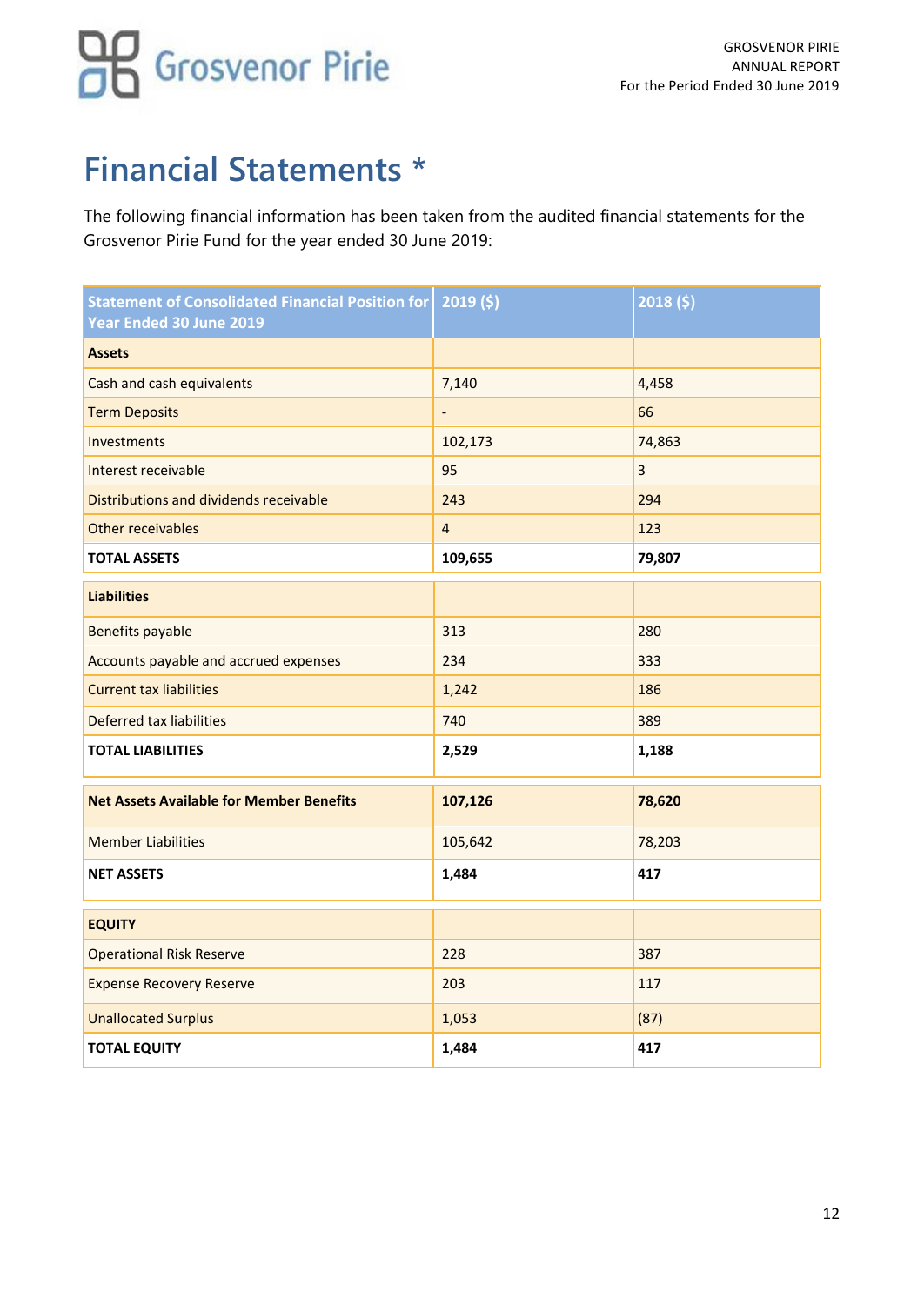

## **Grosvenor Pirie Sub Plan Statement of Member Movements as at 30 June 2019 \***

| Statement of Change of member benefits for   2019 (\$)<br>Year Ended 30 June 2019 |        | 2018(5)  |
|-----------------------------------------------------------------------------------|--------|----------|
| <b>Opening net assets</b>                                                         | 19,847 | 26,035   |
| Increase (decrease)                                                               | (324)  | (6, 188) |
| <b>Closing net assets</b>                                                         | 19,523 | 19,847   |

\* The Funds financial accounts have been prepared in accordance with accounting standard AASB1056 Superannuation Entities applicable to reporting periods on or after 1 July 2016. The Funds financial accounts and audit report can be made available to Members on request by phoning Member Services (Refer Directory on the back page)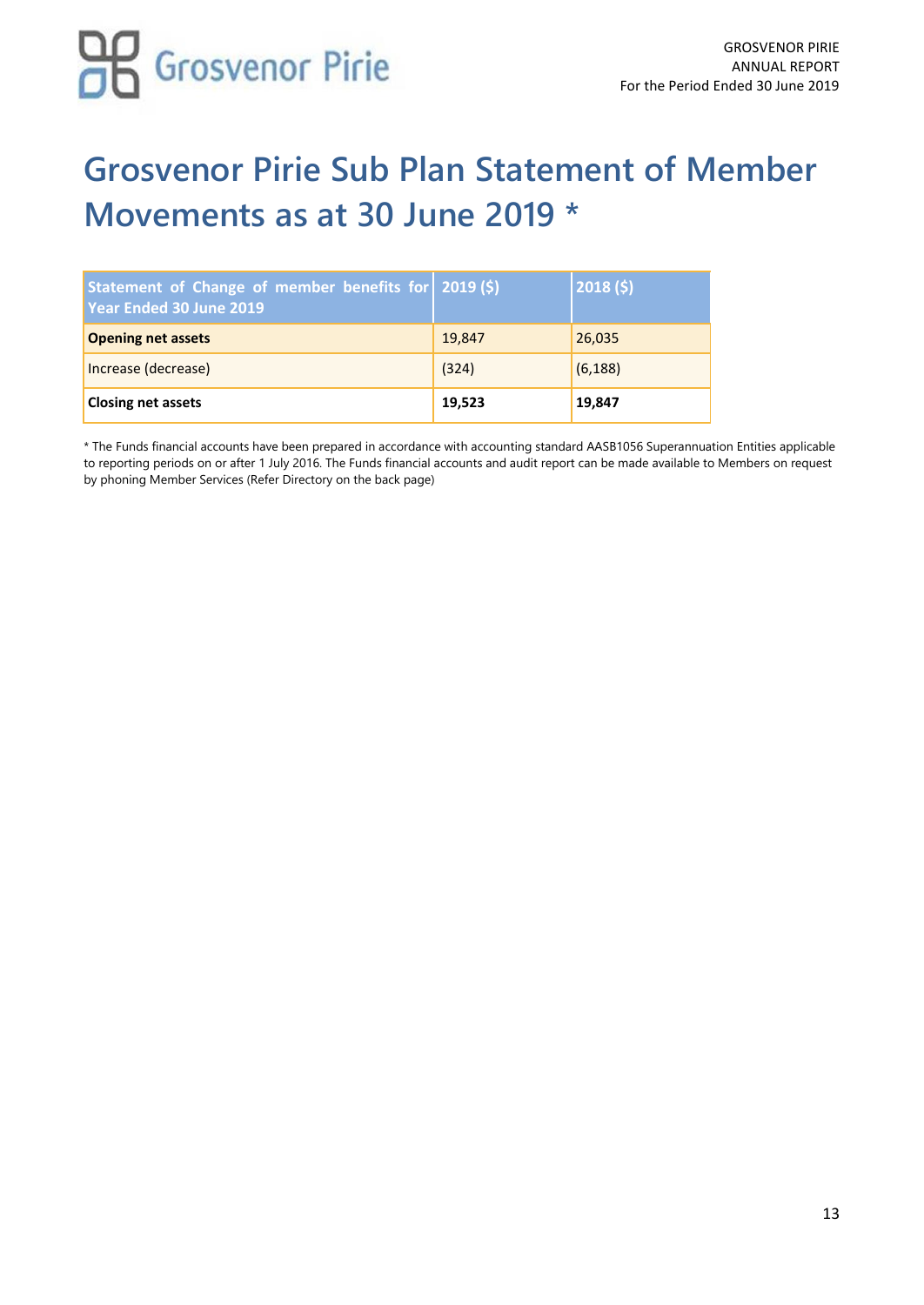## **Service Providers**

The Trustee uses a number of professional service providers to ensure the Fund operates as efficiently as possible. These may change at the discretion of the Trustee from time to time. Service providers include:

| <b>Investment Manager</b> | <b>Responsible Investment Services</b> | ABN: 77 630 578 200<br><b>AFSL No: 001271438</b> |
|---------------------------|----------------------------------------|--------------------------------------------------|
| <b>Administrator</b>      | OneVue Super Services Limited          | <b>ABN: 74 006 877 872</b><br>AFSL: 246883       |
| Promoter                  | <b>Responsible Investment Services</b> | ABN: 77 630 578 200<br>AFSL No: 001271438        |

## **Transfers to an Eligible Rollover Fund ('ERF')**

Superannuation legislation allows superannuation trustees to transfer benefits to an ERF as determined by the Trustee. Benefits may be transferred to an ERF as permitted from time to time.

The Trustee's nominated ERF is Super Money Eligible Rollover Fund (ABN 94 334 023 289).

The contact details of Super Money Eligible Rollover Fund are:

Super Money Eligible Rollover Fund PO BOX 1282 ALBURY NSW 2640 [www.smerf.com.au](http://www.smerf.com.au/)

If your superannuation benefits are transferred to Super Money Eligible Rollover Fund, your personal information will be passed on to Super Money Eligible Rollover Fund so they can establish and administer your account.

Once your benefit is transferred to the ERF you become a member of the ERF and cease to be a member of the Grosvenor Pirie fund. Any insurance cover applicable to you in the Grosvenor Pirie fund will also cease.

The ERF has different investments and fees and costs to Grosvenor Pirie. The ERF does not provide insurance cover. If you would like further information about the features of the ERF, contact the Super Money Eligible Rollover Fund for a copy of Super Money Eligible Rollover Fund's product disclosure statement.

The Trustee is also the trustee of Super Money Eligible Rollover Fund and receives remuneration in this capacity.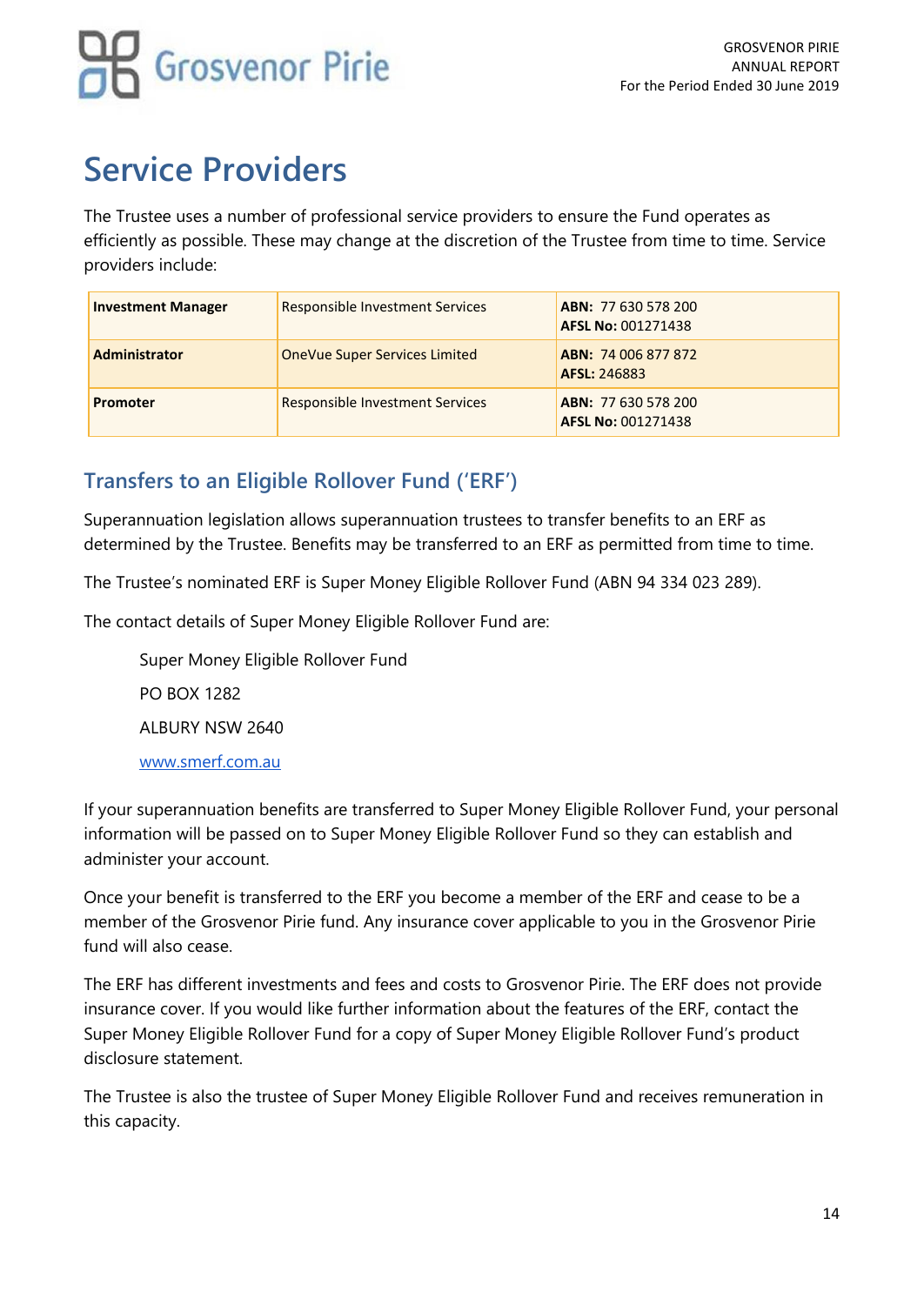## **What's new in Superannuation 2019**

*This update was compiled as at November 2019 and is subject to change. For up to date information relating to taxation of superannuation, go to ato.gov.au or contact the Fund.*

Over the past financial year, there have been several changes to laws surrounding superannuation, some of which may apply to you.

## **The First Home Super Saver (FHSS) scheme**

From 1 July 2018, you've been able to withdraw the up to \$30,000 voluntarily contributed to your super account since 1 July 2017 for the purposes of buying your first home. The benefit of this scheme is that because your deposit is being saved through super, you could pay less tax than on outside-super savings.

There have been some changes made to and conditions associated with the FHSS scheme over the past year, though, which came into effect on 1 July 2019. These include:

- the FHSS scheme can only be used to buy a home in Australia;
- you must apply for and receive a FHSS determination from the Australian Taxation Office before signing a contract for your first home or applying for the release of your FHSS savings
- you have 12 months from the date you made a release request to either sign a contract to purchase or construct your home (and notify the Australian Taxation Office within 28 days of signing) or recontribute the assessable amount FHSS amount (minus withheld tax) into your super and notify the Australian Taxation Office within 12 months of the valid release request date.

## **Protecting Your Superannuation Package Legislation**

### **Changes to your insurance cover**

From 1 July 2019, with the implementation of the Protecting Your Superannuation Package legislation, if your account is considered 'inactive' – that is, the account hasn't received a contribution or rollover for 16 months, (regardless of your account balance), your insurance cover will be terminated if it is held in a Super Fund.

The Fund regularly communicates with members to provide notifications of the possible cancellation of their insurance at 9 months, 12 months and at 15 months after the account has last received a contribution. Where members wish to retain their insurance cover, they may 'Opt In' by completing and forwarding or emailing to the 'Fund the Opt In' to maintain or reinstate insurance cover form and/or completing and forwarding or emailing to the Australian Taxation Office notification of not being an 'inactive member'.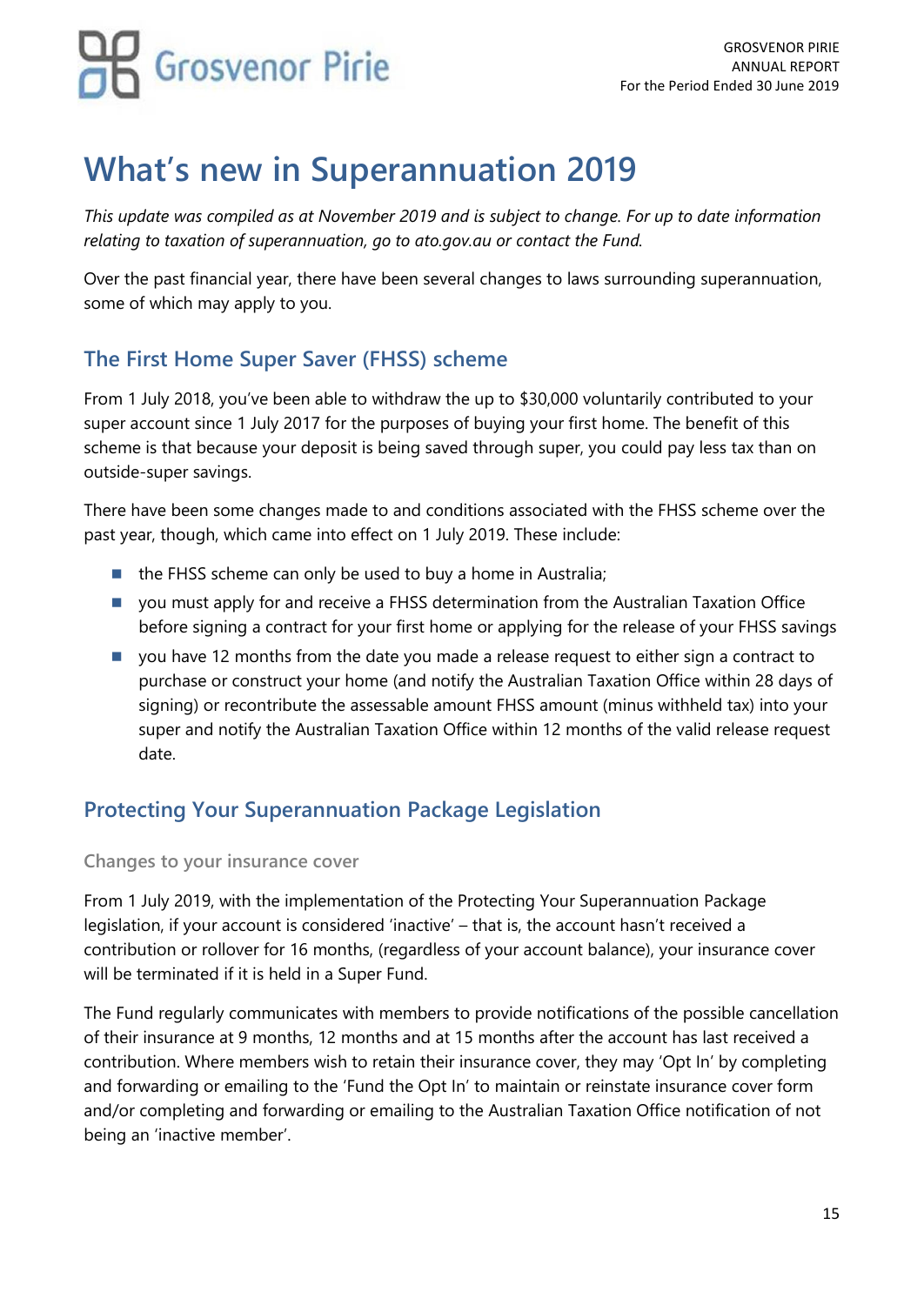

#### **Caps on certain fees**

From 1 July 2019, a cap will be applied on administration fees, investment fees and certain costs charged to your account if your account has a balance of \$6,000 or less on the last day of the financial year (or when the account is closed).

That cap is 3% of your account balance. If you are charged more than that during the financial year, you'll be refunded the excess within three months from the end of the financial year, or at the time you close your account.

In addition to the above, exit fees have been banned on all super accounts. Please note that other fees might still apply.

## **Unclaimed Super Monies Act (Amendment)**

#### **Treatment of inactive low-balance super accounts**

From 31 October 2019, if you have an inactive low-balance account, the Australian Taxation Office will try to match said account with your active one. This also applies to accounts identified as being low-balance and inactive from 30 June 2019, which must be transferred to the Australian Taxation Office by 31 October 2019.

An 'inactive low-balance account' is defined as:

- having a balance lower than \$6,000; and
- for the past 16 months the member:
	- o has not received any rollovers or contributions;
	- o has not received a request to change investment options;
	- o does not have a binding beneficiary nomination, or no amendment to an existing nomination has been made;
	- o has not given notice to the Commissioner of Taxation that the account is not an inactive low balance account; and
	- o the superannuation provider is not owed money.

Further information can be found on the Australian Taxation Office website at: [https://www.ato.gov.au/Individuals/Super/In-detail/Growing-your-super/Inactive-low-balance](https://www.ato.gov.au/Individuals/Super/In-detail/Growing-your-super/Inactive-low-balance-super-accounts/)[super-accounts/](https://www.ato.gov.au/Individuals/Super/In-detail/Growing-your-super/Inactive-low-balance-super-accounts/)

### **Changes to the Work Test**

From 1 July 2019, an exemption from the 'Work Test' for voluntary contributions will apply if you are between 65 and 74 and have an account balance below \$300,000. The new exemption means you will be able to make voluntary contributions for one more year after you stop working. The 'Work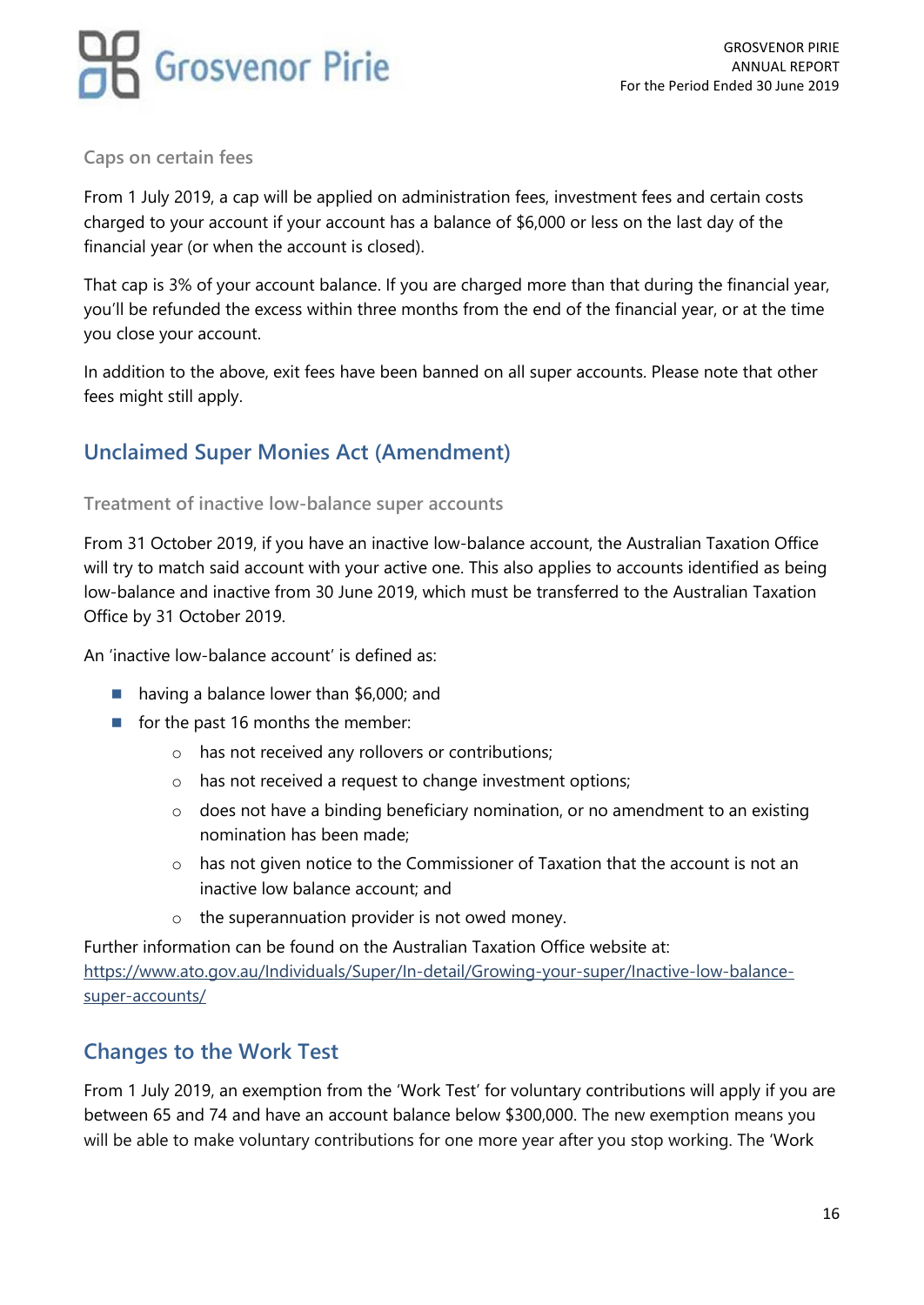Test' exemption allows an individual's super fund to accept voluntary contributions made by individuals aged between 65 to 74 for an additional 12 months.

This exemption applies for a further 12 months from the end of the financial year in which you last met the 'Work Test'. It does not apply if you've used the 'Work Test' exemption previously.

From 1 July 2020, if you are between 65 and 66 you'll be able to make voluntary super contributions without meeting the 'Work Test'. You will also be able to make up to three years of nonconcessional contributions under the bring-forward rule.

## **Coming Soon**

## **Putting Members Interests First Act 2019**

#### **(being implemented in the 2019/2020 financial year)**

This Bill was passed by Federal Parliament in September 2019, and will be implemented on 1 April 2020.

It is designed to protect low balance accounts and the superannuation savings of members aged under 25 from balance erosion due to insurance coverage they may not need.

From 1 April 2020, insurance cover must now be offered on an opt-in basis – meaning you will have to choose to participate in insurance cover, rather than having it applied by default – if you are under 25 or have a balance less than \$6,000.

There is one exception to this, and that's if you work in what's determined to be a 'dangerous occupation' such as the police force, truck driving, farming or concreting.

### Types of unclaimed super

Superannuation legislation requires the Trustee of the Fund to transfer information and superannuation benefits to the Australian Taxation Office when member benefits are classified as 'Unclaimed Super'. There are two Australian Taxation Office reporting periods each year (by 31 October for the 30 June six-month period, and by 30 April for the 31 December six-month period).

- **1. Members aged 65 or older** your account has been inactive for two years or more, and we have not been able to make contact with you for five years.
- **2. Non-member spouse** an amount payable to a non-member spouse a payment split for an interest is due to a non-member spouse, and after making reasonable efforts to contact, the nonmember spouse, and after a reasonable period has passed, we are unable to ensure that the nonmember spouse will receive the amount.
- **3. Deceased member** the trustee is unable (after reasonable endeavour) to locate a beneficiary to pay your benefit to.
- **4. Temporary residents** temporary residents permanently leaving Australia have up to six months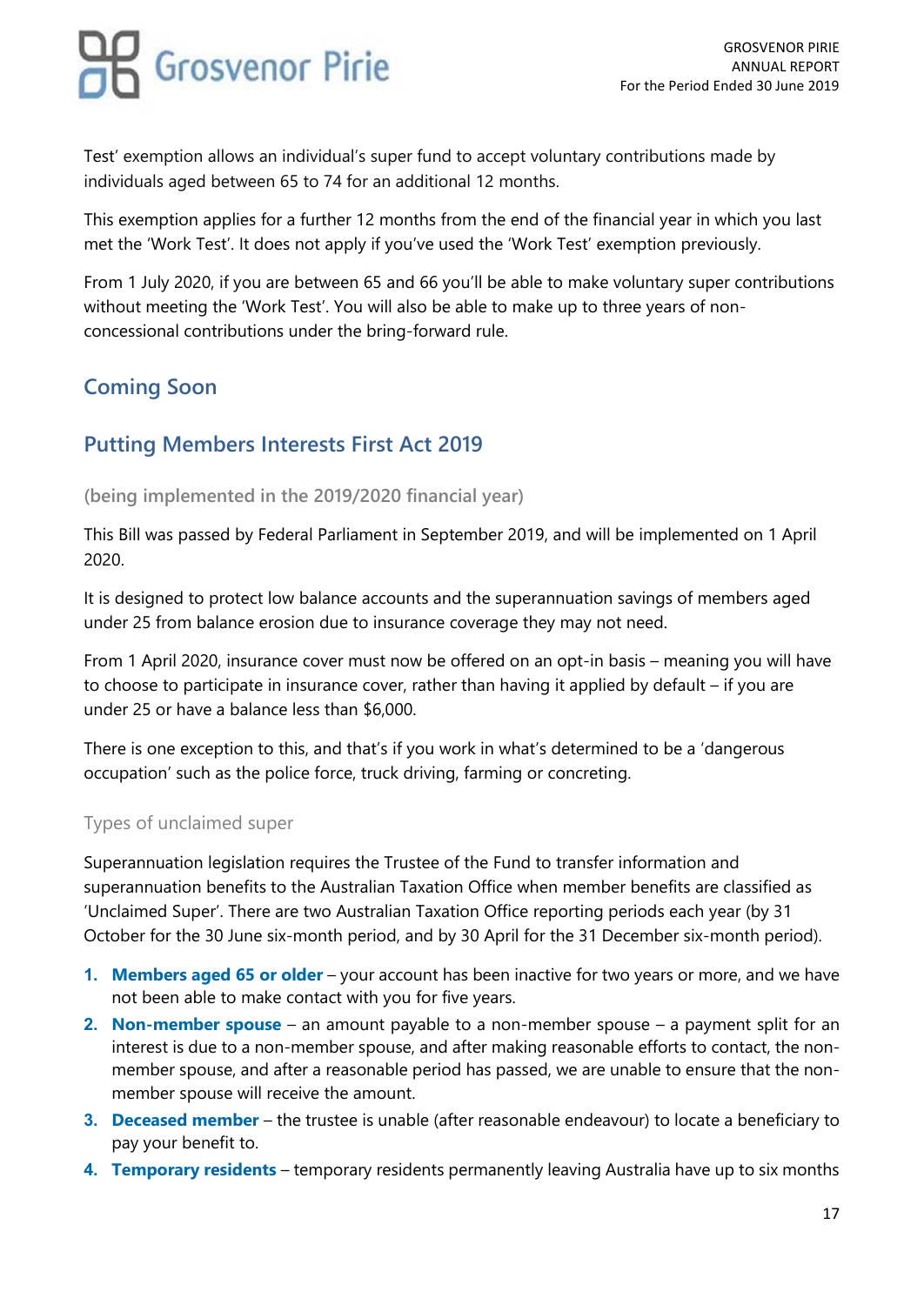to claim their superannuation and if not claimed the amount will be transferred to the Australian Taxation Office.

- **5. Former temporary resident member** and you have not claimed your benefit after six months from your visa expiry or cancellation date and you are not Australian or New Zealand citizen.
- **6. Small and insoluble lost member** when your balance is less than \$6,000 (small lost member account) and you are considered uncontactable determined by:
	- two pieces of mail sent to you have been returned undelivered;
	- no contributions or rollovers have been received within the last 12 months;
	- and the fund is satisfied that it will never be possible to pay an amount to the member (insoluble lost member account).
- **7. Holding an Inactive low-balance account** a super account is an 'inactive low-balance account' if all of the following criteria are met on 'unclaimed money day', being:
	- no contribution or rollover has been received for 16 months;
	- the account balance is less than \$6,000;
	- the member has not met a prescribed condition of release;
	- $\blacksquare$  the account is not a defined benefit account;
	- $\blacksquare$  there is no insurance on the account; and
	- the Fund is not a 'self-managed super fund or small Australian Prudential Regulation Authority fund.

### **When is an Inactive Low-Balance Account considered active?**

An inactive low-balance account is deemed to be active if any of the following have occurred within the last 16 months. The member:

- changed their investment options;
- changed their insurance coverage;
- made or amended a binding death benefit beneficiary nomination;
- notifies the Australian Taxation Office in writing that they are not an inactive low-balance account member; or
- owes the super provider an amount in respect of their membership.

Further information can be obtained from the website ato.gov.au/Individuals/Super/Growing your super.

If you do not want your super member benefits transferred to the Australian Taxation Office, contact the Fund and advise of any change in your personal contact details by phoning Member Services, or submitting the Australian Taxation Office form advising you are an active member available in the FAQ/Forms tab via the Secure Online Portal or (Refer to the 'Directory' on the back page)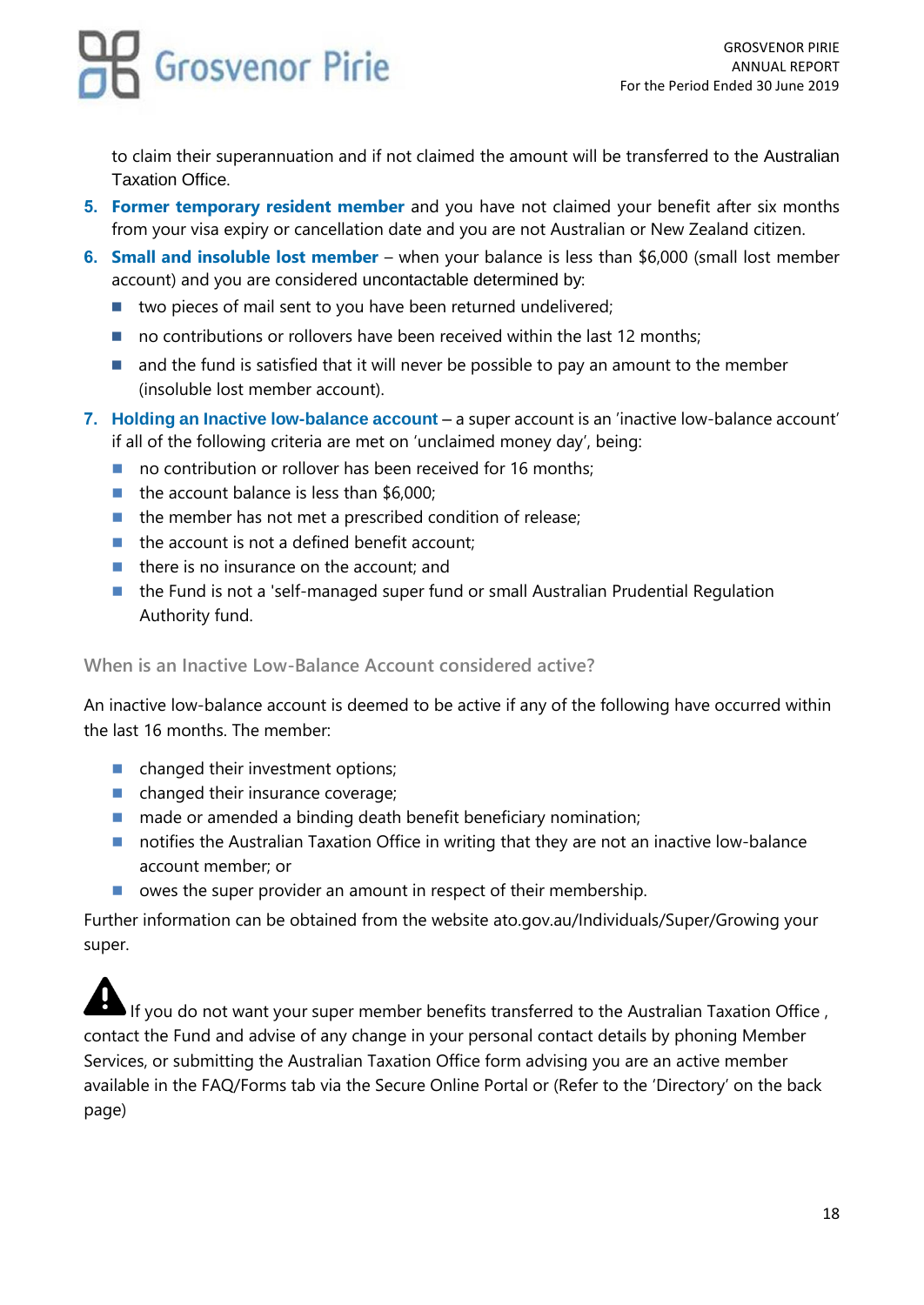

### Conflicts

The Trustee's approach to conflicts management is governed by its 'Conflicts Management Policy' which sets out the principles and the minimum requirements of the Trustee. Conflicts are identified, recorded and managed on an ongoing basis via the Trustee's registers of relevant duties and interests and via other related Trustee policies, systems and processes. Training and awareness with respect to the Trustee's 'Conflicts Management Framework' is undertaken annually.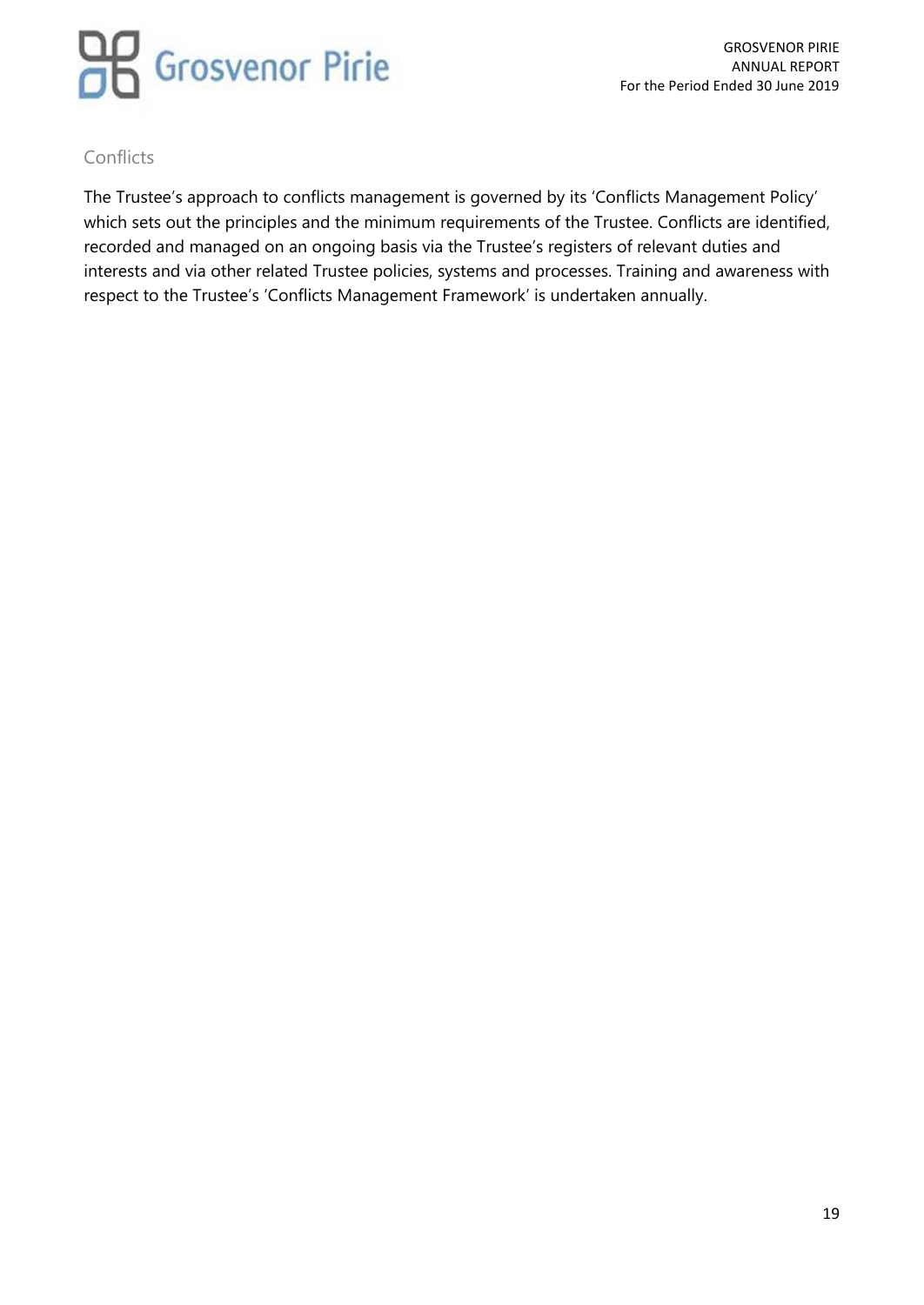## **General**

If you have any queries about the Fund's operations please contact Grosvenor Pirie on 02 8355 5149 during office hours or write to Grosvenor Pirie, GPO Box 263, Sydney NSW 2001.

You also should find most information that you need to know about this product in the current PDS applicable to your account, in this annual report and in your Annual Member Statement. A copy of the latest PDS relevant to you is available on request or at http://www.gpml.com.au/superannuation-products/grosvenor-pirie-super.

You have the right to inspect or request copies of information about the Fund including the:

- Trust Deed;
- Audited Financial Accounts; and
- Auditor's Reports.

Requests should be in writing and addressed to the Trustee.

## **Enquiries and Complaints**

The Trustee has set up a formal procedure for dealing with complex enquiries and complaints about the Fund. You can make an initial enquiry by phoning the number below, or you can formally register your complaint by writing to the Complaints Officer. A summary of the enquiries and complaints process will be provided with an acknowledgement at the time of your enquiry or complaint.

| <b>Phone:</b> | $(02)$ 8355 5149                    |
|---------------|-------------------------------------|
| Write to:     | <b>Complaints Officer</b>           |
|               | Grosvenor Pirie Superannuation Plan |
|               | <b>PO Box 1282</b>                  |
|               | Albury NSW 2640                     |

We aim to resolve all complex enquiries and complaints quickly and fairly. If you are not satisfied with the final decision or we have not responded within 90 days from the date that your complaint is received, you may lodge a complaint with the Australian Financial Complaints Authority.

Commencing from 1 November 2018, AFCA is an external dispute resolution scheme that deals with complaints from consumers in the financial system. AFCA replaced the Superannuation Complaints Tribunal.

Strict time limits apply for lodging certain complaints with AFCA otherwise AFCA may not be able to deal with your complaint.